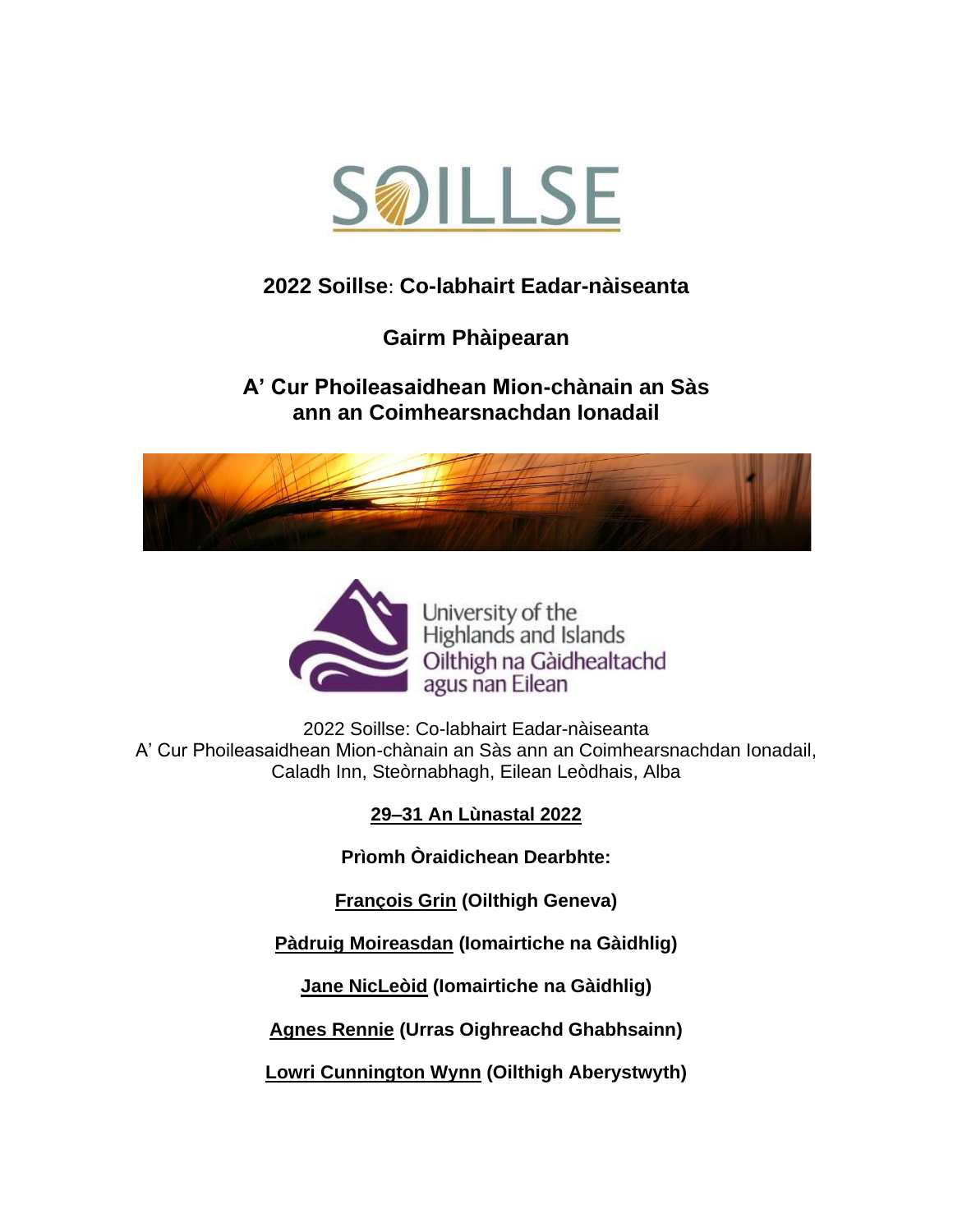#### **Tèama**

'S e amas na co-labhairt seo sgrùdadh a dhèanamh air na dùbhlanan mòra a tha rim faicinn le buidhnean mion-chànain a tha ann am fìor èiginn. 'S e prìomh adhbhar na colabhairt poileasaidhean agus iomairtean a dheasbad le bhith ag amas air feabhas a thoirt air coluadar aig ìre ionadail gus barrachd spionnaidh a thoirt dha luchd-labhairt anns an t-suideachadh aca fhèin. 'S e cnag na cùise poileasaidhean cànain a dhealbhachadh a tha gu bhith èifeachdach, agus cothrom a thoirt dha luchd-labhairt anns na coimhearsnachdan ionadail aca fhèin a bhith an sàs gu mòr anns an iomairt gu seachd àraid an lùib ath-bheòthachadh shòisio-eaconomach. Tha Oilthigh na Gàidhealtachd agus nan Eilean a' cur na co-labhairt seo air dòigh ann an Steòrnabhagh, anns na h-Eileanan an Iar, gus cothrom a thoirt dha buill de na coimhearsnachdan a bhith an sàs anns na deasbadan a bhios againn, cothrom a thoirt dhaibh an guthan fhèin a thogail, agus èisteachd a thoirt dha beachdan eadardhealaichte.

#### **Dùbhlan**

Bu mhiann leinn cothrom a thoirt dha luchd-iomairt gus beachdachadh air na caochladh dhòighean anns a bheil mì-thuigse no mi-rèite eadar poileasaidhean neo-fhreagarrach, samhlachail airson iomadachd chànan a tha air an sparradh orra air an aon làimh, agus a bhith beò ann an saoghal far a bheil cugallachd no crìonadh sòisealta a' bualadh air iomadh buidheann mion-chànan, air an làimh eile.

### **Cothrom**

Bidh a' cho-labhairt seo a' toirt cothrom dha daoine iomairtean poileasaidh agus planadh cànain ùra a mholadh agus a bhios nas èifeachdaiche na tha na h-iomairtean sin an-dràsta, a tha gu ìre mhòr samhlachail no stèidhte air beachdan bhuidhnean oifigeil, agus le laigsean gu leòr nan lùib. Bu mhiann leinn fàilte a chur air daoine bho dhiofar bhuidhnean mion-chànain, nam measg luchd-rannsachaidh, luchd-poileasaidh, luchd-cleachdaidh, luchd-iomairt mhion-chànanan agus daoine bhon choimhearsnachd, a thighinn cruinn còmhla airson rannsachadh is eòlas mion-chànanan a cho-roinneadh gus an tèid seallaidhean ùra air ath-bheòthachadh mhion-chànanan a bhrosnachadh agus cothroman co-obrachaidh ùra a chomharrachadh.

#### **Co-theacs Shòisio-chànanachais**

Tha e fainear dhan cho-labhairt a bhith a' togail air deasbadan an latha an-diugh agus a bhith a' cur ris na gnothaichean air an tug Soillse iomradh anns an leabhar *The Gaelic Crisis in the Vernacular Community: A comprehensive sociolinguistic survey of Scottish Gaelic*. Le bhith a' toirt cothrom dhan h-uile duine pàirt a ghabhail innte, tha a' cholabhairt a' toirt cothrom dha diofar riochdairean bho choimhearsnachdan nan eilean coimeas a dhèanamh eadar an suidheachadh aca fhèin agus suidheachadh buidhnean mhion-chànanan eile aig a bheil a leithid de dhùbhlanan mòra is iad a' faicinn an cànan a' crìonadh. Cuideachd, bidh cothrom ann sgrùdadh a dhèanamh air buaidh poileasaidhean-cànain ann an coimhearsnachdan mion-chànain eile a tha ann an cunnart.